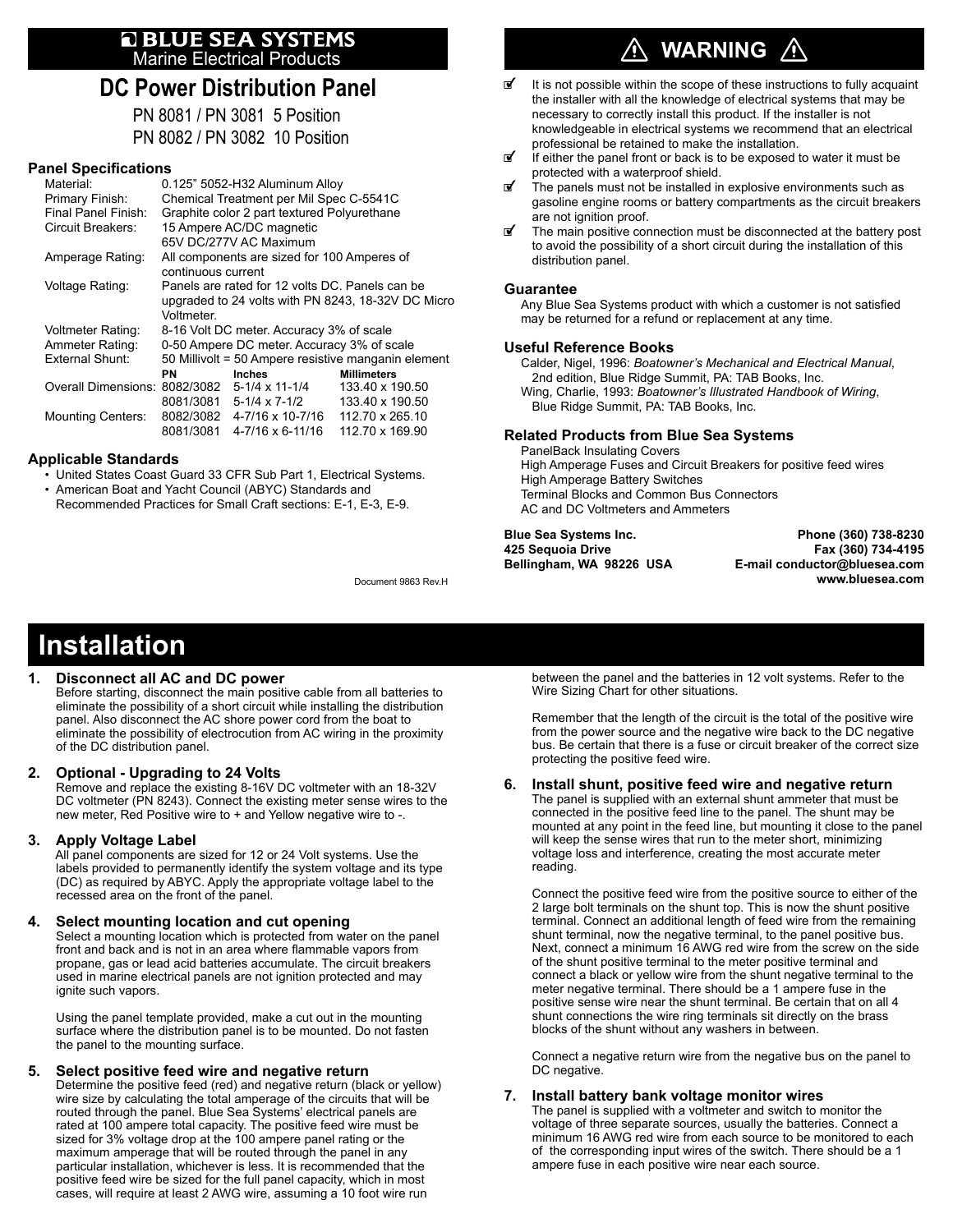## **Installation (continued)**

#### **8. Install branch circuit wires**

 Determine the proper wire size for each branch circuit using the guidelines in step 4. Verify that the standard 15 ampere circuit breakers installed in the panel are large enough for each branch circuit. Remove and replace with a higher amperage any that are undersized.

 Connect the positive (red) branch circuit wires to the load terminals of each circuit breaker.

 Connect each negative (black or yellow) branch circuit wire to the DC negative bus. DO NOT CONFUSE THE DC NEGATIVE BUS WITH THE DC GROUNDING BUS.

#### **9. Optional - install grounding system wire**

 The grounding wire (bare, green or green with yellow stripe and normally non-current carrying) should not be confused with the negative ground wire (black or yellow and normally current carrying).

In *Boatowner's Illustrated Handbook of Wiring*, Charlie Wing identifies three purposes of DC grounding:

- 1. Holding conductive housings of low voltage (under 50 volts) DC devices at ground potential by providing a low resistance return path for currents accidentally coming into contact with the device cases.<br>2 Provid
- Providing a low resistance return path for electrical current, preventing stray currents that may cause corrosion.
- 3. Grounding metal electrical cases to prevent emission from inside or absorption from outside of radio frequency interference (RFI).

 ABYC requires that grounding wires be sized no smaller than one wire size under that required for current carrying conductors supplying the device to which the grounding wire is connected.

 A full treatment of this subject is not possible within the scope of these instructions and there is controversy surrounding the general subject of DC bonding, of which DC grounding is a component. It is suggested that installers not familiar with this subject consult one of the reference books listed elsewhere in these instructions.



#### **Wiring Diagram** DC Power Distribution Panel with Voltmeter and Ammeter

### (PN 8081 / PN 3081 shown for reference)

#### **10. Installation of Backlight System**

Connect the yellow negative wire to the panel negative bus.

 To activate the label lights by the boat's battery switch, connect the red positive wire to the DC panel positive bus.

 To activate the label lights by an independent switch or breaker, connect the red positive wire to the load side of the switch or breaker.

#### **11. Apply branch circuit labels and mount panel**

Apply a label for each of the branch circuits from the 30 basic labels provided. If the appropriate label is not included, the Extended Label Set of 120 labels may be ordered from your marine supplier (PN 8039). Individual labels are also available from Blue Sea Systems for specific applications. Refer to the label order form for a complete listing of individual labels.

Fasten the panel to the mounting surface using the panel mounting screws supplied with the panel.

#### **12. Testing**

 Reconnect the main positive cable to the battery terminals and turn the main switch on to supply power to the panel. Turn on all branch circuits and test the voltage at the panel. Compare this voltage to the battery terminal voltage to determine that the voltage drop is within 3%. With all branch circuits still on, test the voltage at one device on each circuit to determine that there is a 3% or 10% drop as is appropriate.

#### **13. Optional Branch LED's**

 This panel is supplied with LED's pre-installed in all optional branch positions. For future expansion of the panel remove the positive leg of the LED from the negative bus and connect it to the load side of the corresponding branch circuit breaker.

#### **Note**

This Blue Sea Systems electrical distribution panel is furnished with 15 amp AC/DC circuit breakers. This rating was selected to minimize the need for removing the panel's circuit breakers and reinstalling different size circuit breakers. As shown in the Wire Sizing Chart included with these instructions, even 16 AWG wire, which is the minimum wire size recommended by ABYC, has an allowable amperage greater than 20 amperes. Additionally, it would be rare to have more than 15 amperes of current flowing in any one circuit. Therefore, 15 ampere circuit breakers will satisfy the vast majority of marine circuit protection situations.

#### **Wire Sizing Chart**

- **1.** Calculate the maximum sustained amperage of the circuit. Measure the length of the circuit from the power source to the load and back.
- **2.** Does the circuit runs in an **engine space** or **non engine space**.
- **3.** Calculate **Famps** (Feet x amps). Multiply circuit length by max. current.
- **4.** Base the wire on either the 3% or 10% **voltage drop**. In general, items which affect the safe operation of the boat and its passengers (running lights, bilge blowers, electronics) use 3%; all other loads use 10%.
- **5.** Starting in the column which has the right **voltage** and **voltage drop**, run down the list until arriving at a value which is greater than the calculated **Famps**. Move left to the **Ampacity** column to verify that the total amperage of the circuit does not exceed the maximum allowable amperage of the wire size for that row. If it does, move down until the wire ampacity exceeds the circuit amperage. Finally, move left to the **wire size** column to select the wire size.

#### **Example**

a. A 12 volt system at 10% drop with a 40' circuit  $\times$  45 amps = 1800 Famps. A wire size of 8 is required.

| Wire<br>Size            | Wire<br>Ampacity<br>non-engine | Wire<br>Ampacity<br>engine | Voltage<br>Volt Drop $\rightarrow$ | 12<br>$\rightarrow$<br>3%<br>Famps | 12<br>10%<br>Famps | 24<br>3%<br>Famps | 24<br>10%<br>Famps | 32<br>3%<br>Famps | 32<br>10%<br>Famps |
|-------------------------|--------------------------------|----------------------------|------------------------------------|------------------------------------|--------------------|-------------------|--------------------|-------------------|--------------------|
| 16                      | 25.0                           | 21.3                       |                                    | 86                                 | 288                | 173               | 576                | 230               | 768                |
| 14                      | 35.0                           | 29.8                       |                                    | 138                                | 459                | 275               | 918                | 367               | 1223               |
| 12                      | 45.0                           | 38.3                       |                                    | 219                                | 729                | 437               | 1458               | 583               | 1944               |
| 10                      | 60.0                           | 51.0                       |                                    | 348                                | 1159               | 695               | 2317               | 927               | 3090               |
| 8                       | 80.0                           | 68.0                       |                                    | 553                                | 1843               | 1106              | 3686               | 1474              | 4915               |
| 6                       | 120.0                          | 102.0                      |                                    | 879                                | 2929               | 1757              | 5858               | 2343              | 7811               |
| $\overline{\mathbf{4}}$ | 160.0                          | 136.0                      |                                    | 1398                               | 4659               | 2796              | 9319               | 3727              | 12425              |
| $\overline{\mathbf{2}}$ | 210.0                          | 178.5                      |                                    | 2222                               | 7408               | 4445              | 14815              | 5926              | 19754              |
| 1                       | 245.0                          | 208.3                      |                                    | 2803                               | 9342               | 5605              | 18684              | 7474              | 24912              |
| 0                       | 285.0                          | 242.3                      |                                    | 3536                               | 11788              | 7073              | 23576              | 9430              | 31434              |
| 00                      | 330.0                          | 280.5                      |                                    | 4457                               | 14858              | 8915              | 29715              | 11886             | 39620              |
| 000                     | 385.0                          | 327.3                      |                                    | 5619                               | 18731              | 11239             | 37462              | 14985             | 49950              |
| 0000                    | 445.0                          | 378.3                      |                                    | 7086                               | 23620              | 14172             | 47241              | 18896             | 62988              |

Note: For wire with 105°C insulation rating and AWG wire sizes

Chart courtesy of the West Advisor